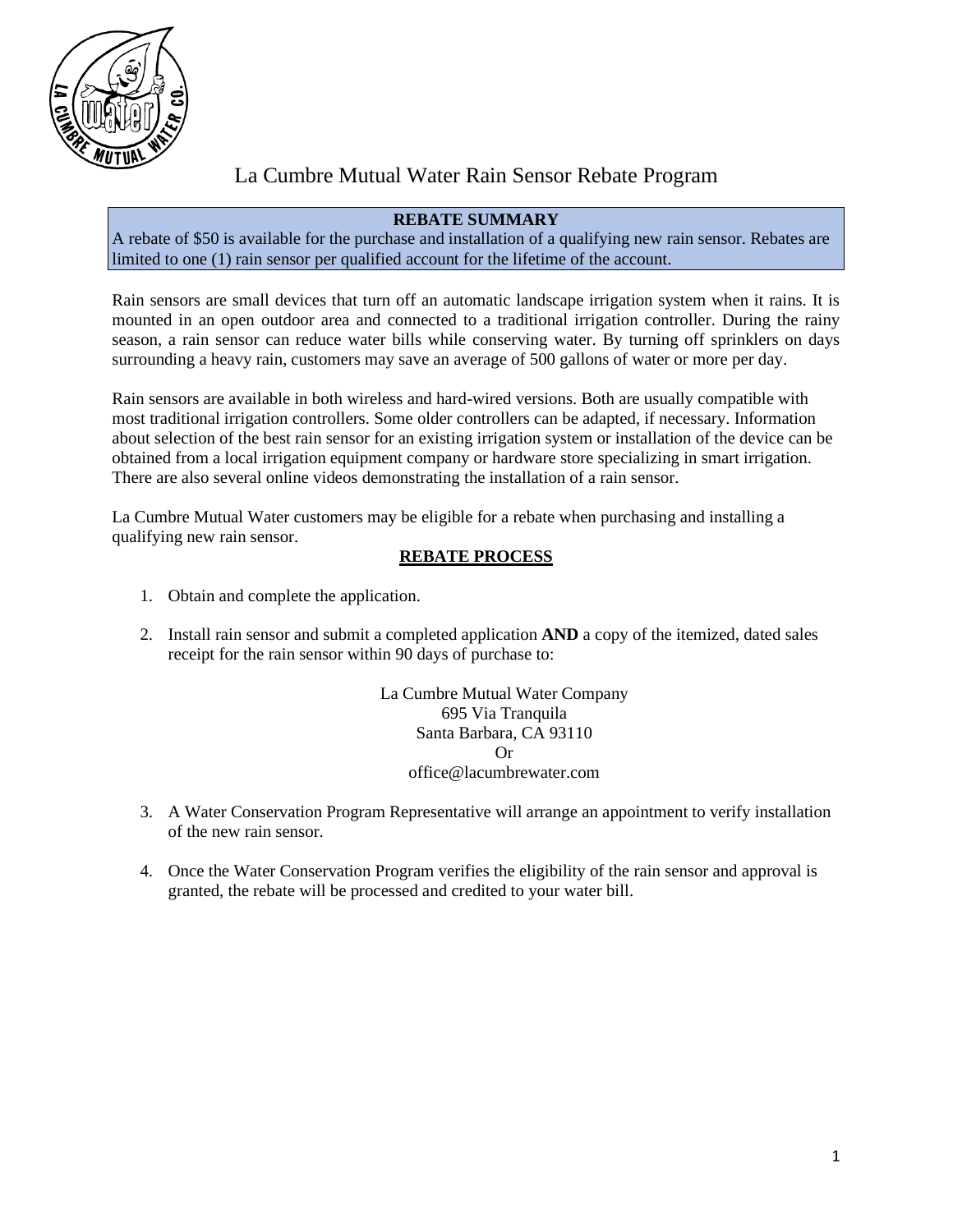

# **RAIN SENSOR REBATE PROGRAM GUIDELINES AND CONDITIONS:**

#### Qualifying Applicants

Customers who pay a water utility bill to La Cumbre Mutual Water Co.

#### Rebate Details

The rebate amount is \$50 for the purchase and installation of one (1) rain sensor per qualified account for the lifetime of the account.

The new rain sensor must be installed, and the rebate application must be submitted within 90 days of purchase date. The rain sensor must be purchased new, no used rain sensor will qualify for the rebate. A copy of the original itemized, dated sales receipt for the new rain sensor must be submitted with the rebate application. By applying, applicants agree to an inspection to verify the installation. Rebates will only be awarded after verification of proper installation and compliance with the requirements of this rebate. Rebate will be credited to your water bill.

#### Rebate Requirements

The rain sensor must be set to shut off the irrigation system after  $\frac{1}{4}$ " of rain or less has fallen. Rain sensors that cannot meet this setting will not qualify for this rebate. The rain sensor must be an addition to a fully operational landscape irrigation system that is in good repair and is currently installed without a rain sensor.

#### Important Notes

- Possession or submission of a rebate application does not guarantee a rebate approval.
- Rebates are processed on a first-come, first-served basis.
- Rebate amounts are subject to change without notification.
- If approved, the rebate will be credited to the billing account
- The Rain Sensor Rebate Program is subject to change or termination without notice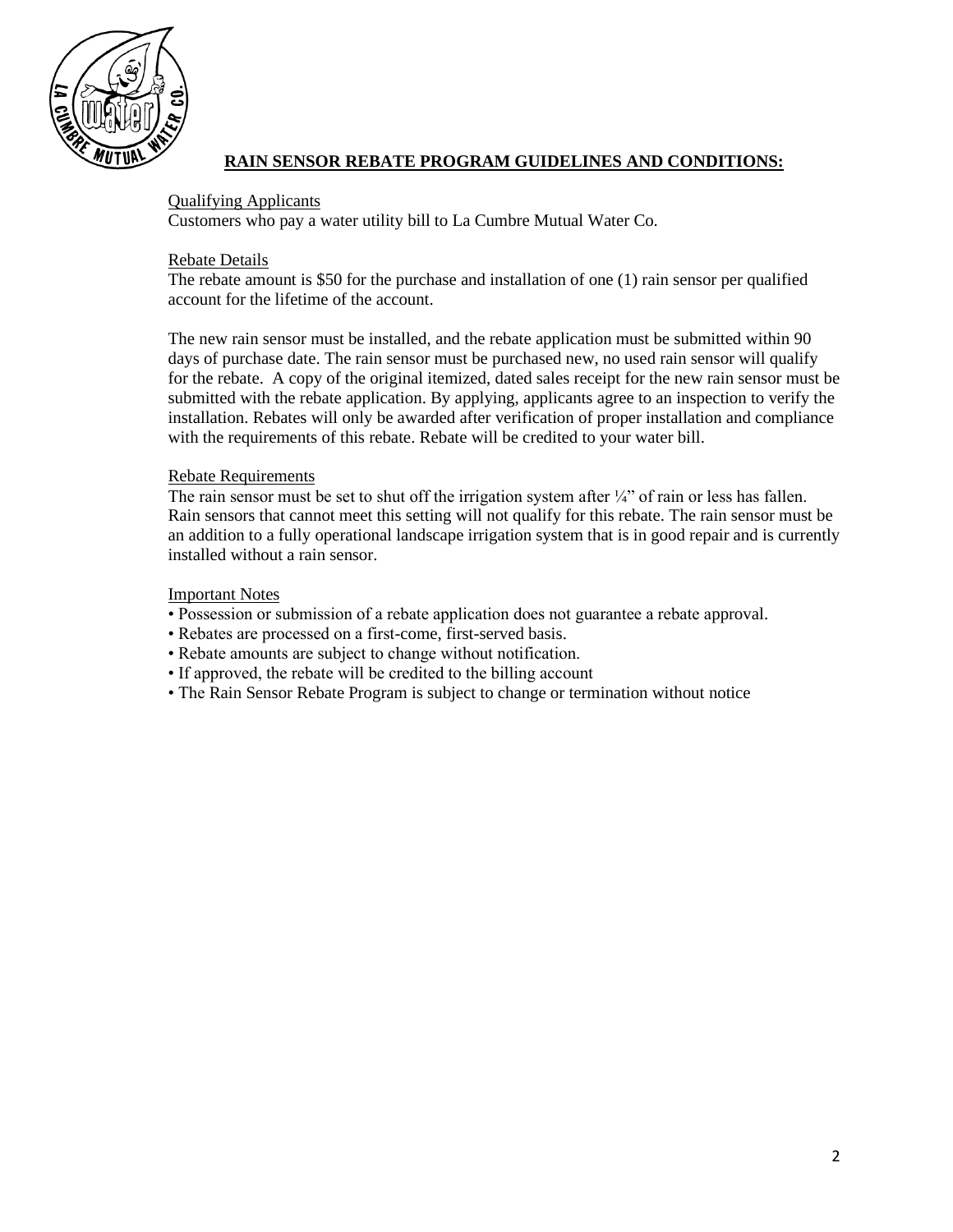

# **Rain Sensor Rebate Application**

#### ACCOUNT INFORMATION

#### REBATE INFORMATION

Application must be approved prior to issuance of rebate. Incomplete applications will be returned. Limit one (1) rain sensor per qualifying customer account for the lifetime of the account. A copy of the original itemized, dated sales receipt for the rain sensor must be submitted with the completed rebate application within 90 days of the purchase date. Installation costs and new construction costs are not included in the rebate. Accessories and taxes are also not included.

How did you learn about this rebate? \_\_\_\_\_\_\_\_\_\_\_\_\_\_\_\_\_\_\_\_\_\_\_\_\_\_\_\_\_\_\_\_\_\_\_\_\_\_\_\_\_\_\_\_\_\_\_

Send Completed application and proof of purchase to:

La Cumbre Mutual Water Company 695 Via Tranquila Santa Barbara, CA 93110 Or office@lacumbrewater.com

#### RAIN SENSOR INFORMATION

Complete the information below.

| Rain Sensor Brand: 2008. [1] Density Rain Sensor Brand: | Model:                                                                                     |
|---------------------------------------------------------|--------------------------------------------------------------------------------------------|
|                                                         | Connection Type: Wireless Wired Sensor can be set to $\frac{1}{4}$ of rain or less: Yes No |
|                                                         | Date Purchased: _____________                                                              |
| Purchase Price (without tax): \$                        | Installation Date:                                                                         |